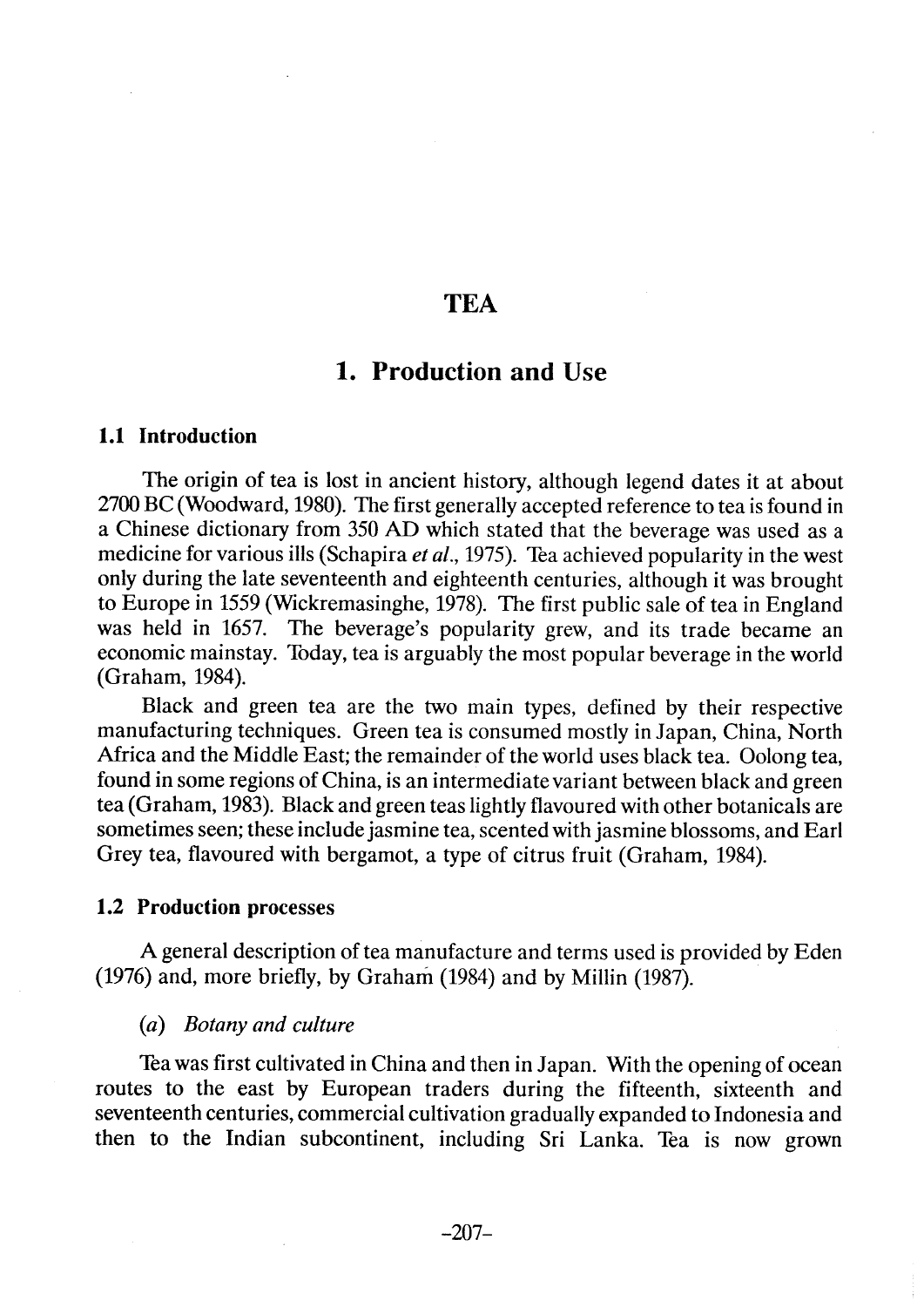commercially in tropical and subtropical regions of Asia, Africa and South America. Major exporting countries include Argentina, China, India, Kenya and Sri Lanka (Forrest, 1985).

All varieties and cultivars of tea belong to a single species, Camellia sinensis (L.) O. Kuntze (Cloughley, 1983), formerly called Thea sinensis (Graham, 1984). The plant is a tender evergreen that can grow to heights of 12-14 m (Forrest, 1985). The bushes are usually kept about 1 m tall by pruning and periodic harvesting of new growth, called flush. Flush is used for the manufacture of finished tea (Graham, 1984).

Throughout many of the world's tea growing regions, harvesting is done by hand as it has been for centuries. Mechanical harvesting is practised to some extent; however, uniformity and, therefore, quality are considered to be superior with the precise selection of leaf that is achievable only by hand selection (Graham, 1984; Forrest, 1985).

## (h) Manufacture

Following harvest, fresh tea flush is subjected to a series of treatment steps that result in the manufacture of either black, Oolong or green tea. Black tea results from promoting enzymic oxidation of fresh leaves; the process was originally called 'fermentation' but does not involve microbial action; for the production of green tea<br>'fermentation' is prevented. The third type. Oolong, is produced by short The third type, Oolong, is produced by short fermentation (Graham, 1984).

#### (i) Black tea

Withering: After transport to the tea factory, freshly harvested leaves are spread in layers on trays and belts for up to 18 h in order to reduce the initial moisture content to approximately 60% of the leaf weight (Graham, 1983). Warm or ambient air may be circulated through the beds of tea leaves depending on local climatic conditions. A uniform moisture distribution is dependent on the A uniform moisture distribution is dependent on the uniformity of the flush and is important in maintaining the quality of the finished tea. Chemical changes, including an increase in caffeine content, begin during this step (Cloughley, 1983).

Rolling: The leaves are crushed and macerated, partially destroying cell structure, to allow enzymic oxidation of the flavanols in the presence of oxygen from the atmosphere. Orthodox rollng involves use of traditional devices that impart a characteristic curl to the leaf. Other types of maceration equipment are now becoming popular, for example, crush, tear, curl (CTC) is gradually replacing orthodox processing in some growing regions (Graham, 1983).

'Fermentation': During 'fermentation', tea undergoes significant compositional changes leading to the characteristic colour and flavour of black tea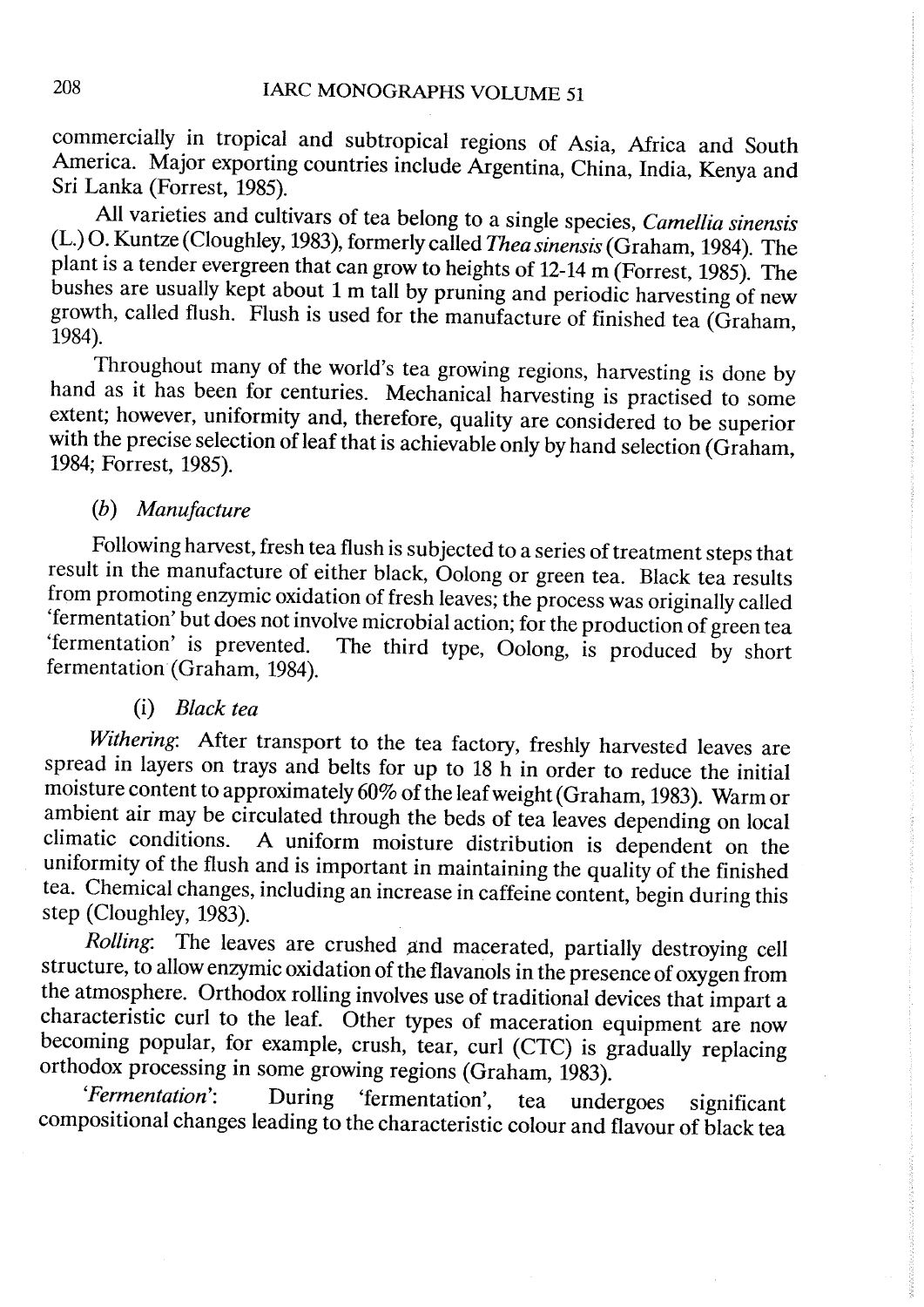(Sanderson, 1972). 'Fermentation' actually begins during rolling when endogenous enzymes are freed to comingle with other leaf components, primarily flavanols. This enzymatically catalysed aerobic oxidation and subsequent reactions constitute the 'fermentation' process. After rolling, the tea is spread in layers to optimize temperature, moisture and air circulation. The time for which the macerated leaf is allowed to ferment varies according to temperature and other local conditions but ranges from 45 min to 3 h. During this step, the tea begins to develop its characteristic aroma and copper-coloured appearance. Duration is judged subjectively and the reaction is stopped by the next step in manufacture (Graham, 1983). Some caffeine is lost during 'fermentation' (Cloughley, 1983).

Firing: Passing the tea on trays through hot air driers halts the enzymic fermentation step. Moisture content is reduced to 3% in about 20 min. During firing, nonenzymic chemical changes, resulting in further flavour and aroma development, continue. The tea takes on the black colour characteristic of black tea (Graham, 1983). Small amounts of caffeine are lost through sublimation (Cloughley, 1983).

Grading: The last step is to sort the black tea into appropriate grades. The dried leaves are passed through a series of screens with varying mesh sizes to yield tea corresponding to particular grades such as Orange Pekoe, Pekoe, broken Orange Pekoe, fannings and dust. Traditionally, bulk tea has been shipped in aluminium foil-lined plywood chests (Millin, 1987) holding 45-60 kg, depending on the tea's density (Graham, 1983). More recently, tea 'sacks', which are also foil-lined, have begun to replace the chests.

Specification: The International Organization for Standardization (ISO) (1981) has established a standard for black tea (ISO 3720- 1981), which includes the following specifications:

"Definition: Tea derived solely and exclusively, and produced by acceptable processes, notably 'fermentation' and drying, from the leaves, buds and tender stems of varieties of the species Camellia sinensis (Linnaeus) O. Kuntze known to be suitable for making tea for consumption as a beverage.

"General requirements: The tea shall be clean and reasonably free from extraneous matter.

"Chemical requirements: (1) The tea shall comply with the requirements specified in Table  $\overline{1}$ , in which all the figures given are calculated on the basis of the material oven-dried to constant mass at  $103 \pm 2$ °C.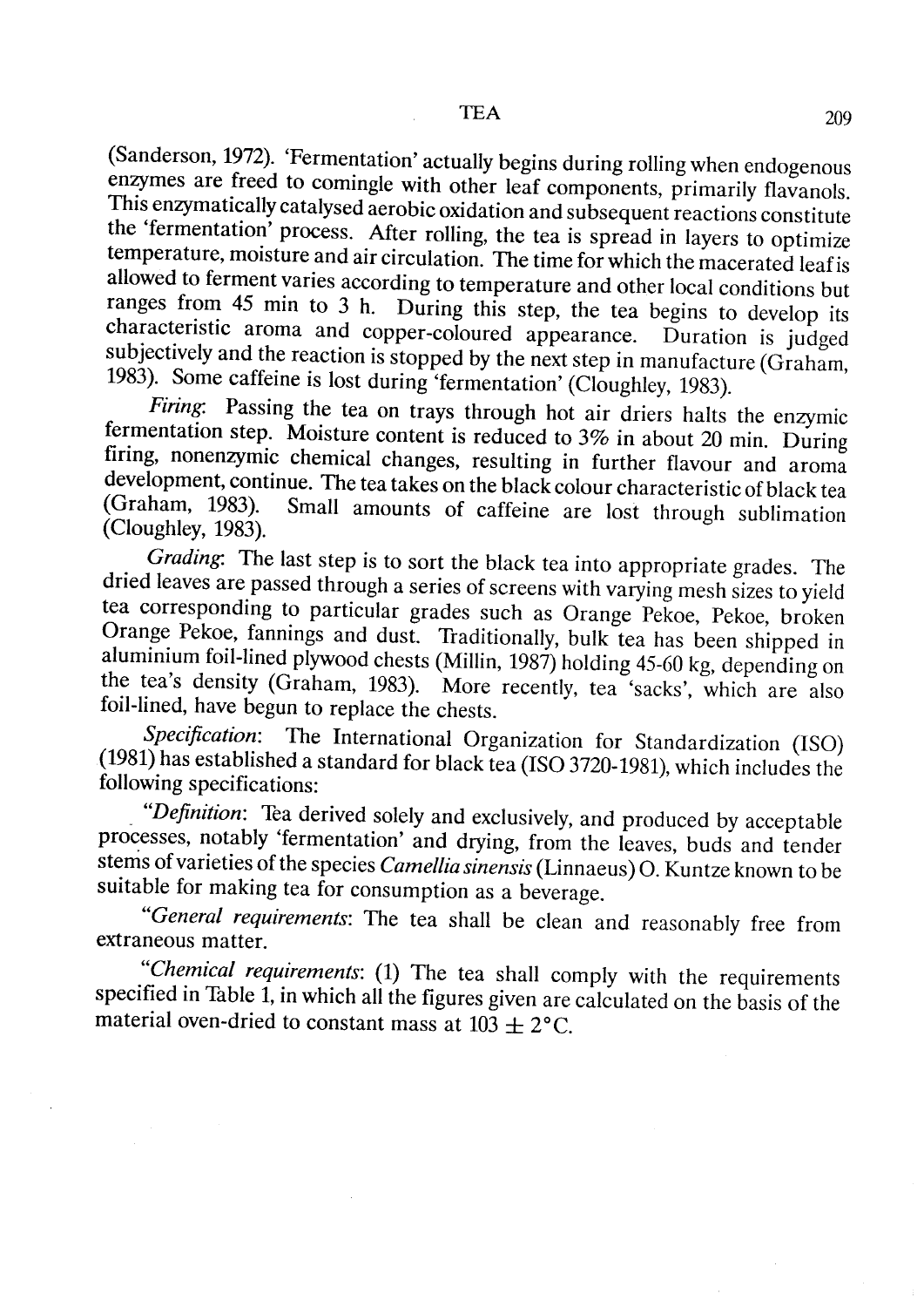| Characteristic                                       | Requirement      | Test method     |
|------------------------------------------------------|------------------|-----------------|
| Water extract, $\%$ (w/w) minimum                    | 32               | <b>ISO 1574</b> |
| Total ash, $\%$ (w/w)                                |                  |                 |
| maximum                                              | 8                | <b>ISO 1575</b> |
| minimum                                              | 4                |                 |
| Water-soluble ash, as percentage of total ash,       |                  |                 |
| minimum                                              | 45               | ISO 1576        |
| Alkalinity of water-soluble ash (as KOH), $\%$ (w/w) |                  |                 |
| minimum                                              | 1.0 <sup>a</sup> | <b>ISO 1578</b> |
| maximum                                              | 3.0              |                 |
| Acid-insoluble ash, $\%$ (w/w) maximum               | 1.0              | ISO 1577        |
| Crude fibre, $\%$ (w/w) maximum                      | 16.5             | Annex           |

"Table 1. Chemical requirements for black tea

<sup>a</sup>When the alkalinity of water-soluble ash is expressed in terms of milliequivalents per  $100 \text{ g}$  of ground sample, the limits are: minimum, 17.8; maximum, 53.6.

"(2) No limit is specified for the 'moisture' content of the tea. If desired, the actual loss in mass at  $103^{\circ}$ C of the sample under test may be determined and the result recorded in the test report. The determination shall be carried out by the method described in ISO 1573."

#### (ii) Green tea

Green tea is made from the same species as black tea, although the varieties used are suited to the specific climatic conditions prevailing in the growing region and local taste preferences. Green tea is not allowed to ferment. Harvesting is similar to that for black tea, but the fresh leaves are quickly subjected to heat in order to inactivate enzymes, thus preventing any oxidative fermentation from occurring. This is accomplished by either steaming the fresh leaves (Japanese type) or roasting in pans with dry heat (Chinese type) (Yamanishi, 1986). Prior to final drying, the leaves are pressed and rolIed, which develops their characteristic shape and sizes. Mter drying, the leaf fragments are sorted into various grades. International standards have not been finalized for green tea (Graham, 1984).

(iii) Oolong tea

Oolong teas are only partially oxidized and retain a considerable amount of the original polyphenolic material. Manufacture is usually a cottage industry; the teas are prepared by a series of withering, gentle rolling and drying steps, which vary greatly from facility to facility. Sun drying is often utilized as the first step. The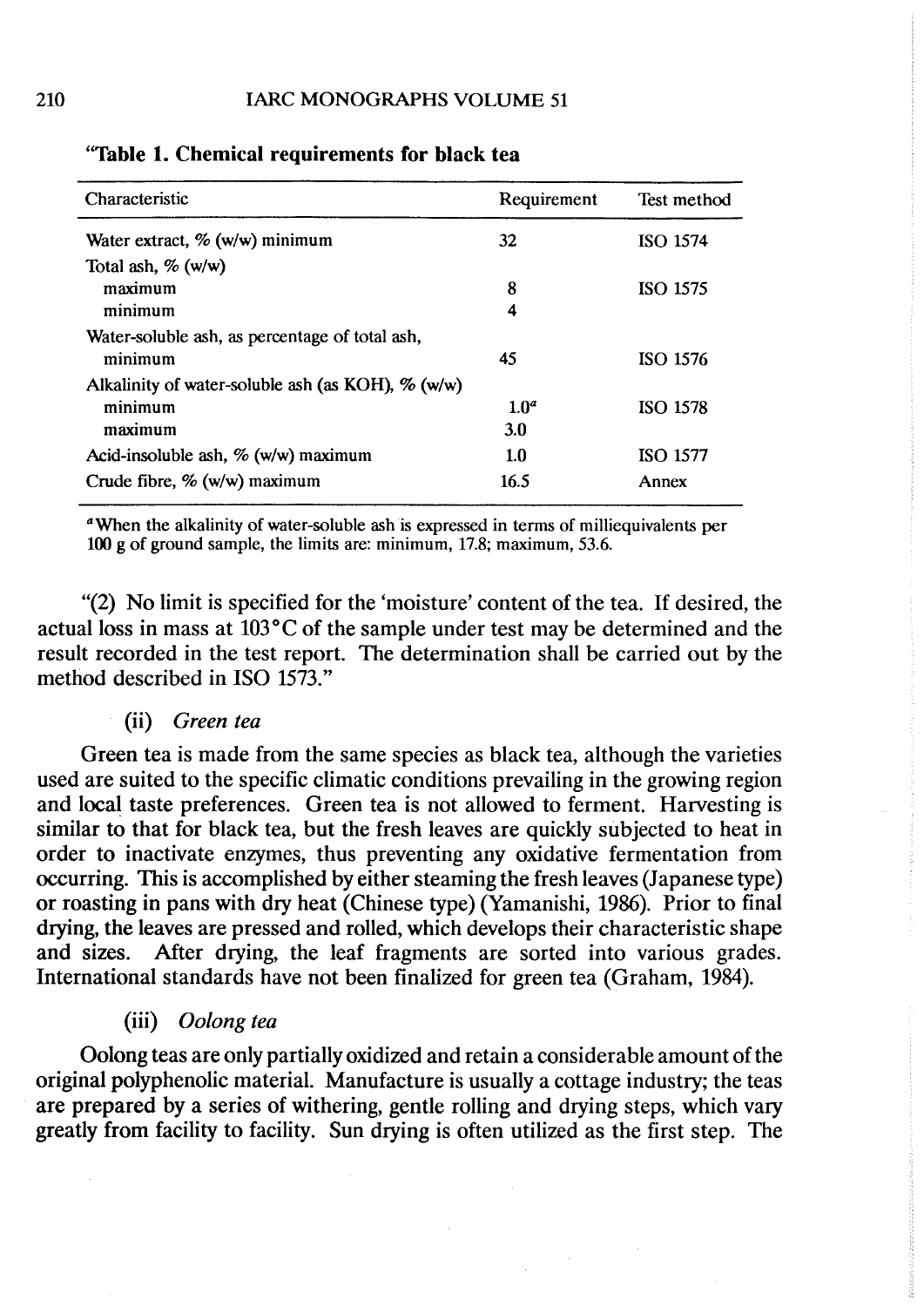appearance of the leaf is considered an important aspect of quality, and a significant amount of hand labour is often utilized. The colour of Oolong tea is intermediate between that of green and black tea (Graham, 1984).

## (iv) Instant tea

Instant tea is used almost entirely to prepare iced tea. It is manufactured by a fairly exhaustive extraction of black tea with hot water. After separation of leaf matter from the extract, the latter is usually stripped of volatile substances (aroma) and concentrated. Drying of such a concentrate without further processing would result in a product incompletely soluble in cold water, so the extract is precooled ta precipitate cold water-insoluble fractions, known as 'cream'. These may be processed to improve solubility and then added to the main extract. The preserved aroma fraction is added back to the total extract concentrate before spray or freeze drying (Graham, 1984).

In the USA approximately 15% of tea is used in the instant form. Production in 1981 was about 6000 tonnes; Kenya, India and Sri Lanka together manufactured about 1000 tonnes, much of which was exported to the USA (Graham, 1984).

## (v) Decaffeinated tea

The most prevalent process for decaffeinating tea is extraction using supercritical carbon dioxide as the solvent. Conditions of temperature and pressure are chosen to favour the selective extraction of caffeine. Carbon dioxide is removed by allowing it to vapourize (Graham, 1984).

# 1.3 Preparation of tea beverage

### (a) Traditional

Tea beverage is prepared by steeping tea leaves in water at  $90-100\degree$ C in teapots or cups. Additional hot water may be added to residual leaf in teapots to produce more but often weaker beverage. In Japan, different varieties of green tea are steeped in water at the temperature considered appropriate for the tea used.

## (b) Tea bags

Tea is confined in porous bags chosen to retain solids but allow free diffusion of water and beverage without imparting taste to the tea. In the USA, tea bags now account for well over 95% of home use. Their use is increasing throughout the world.

#### (c) Brick tea

ln China, Outer Mongolia and the USSR, tea is sometimes compressed into bricks, pieces of which are used to prepare the infusion (Graham, 1984).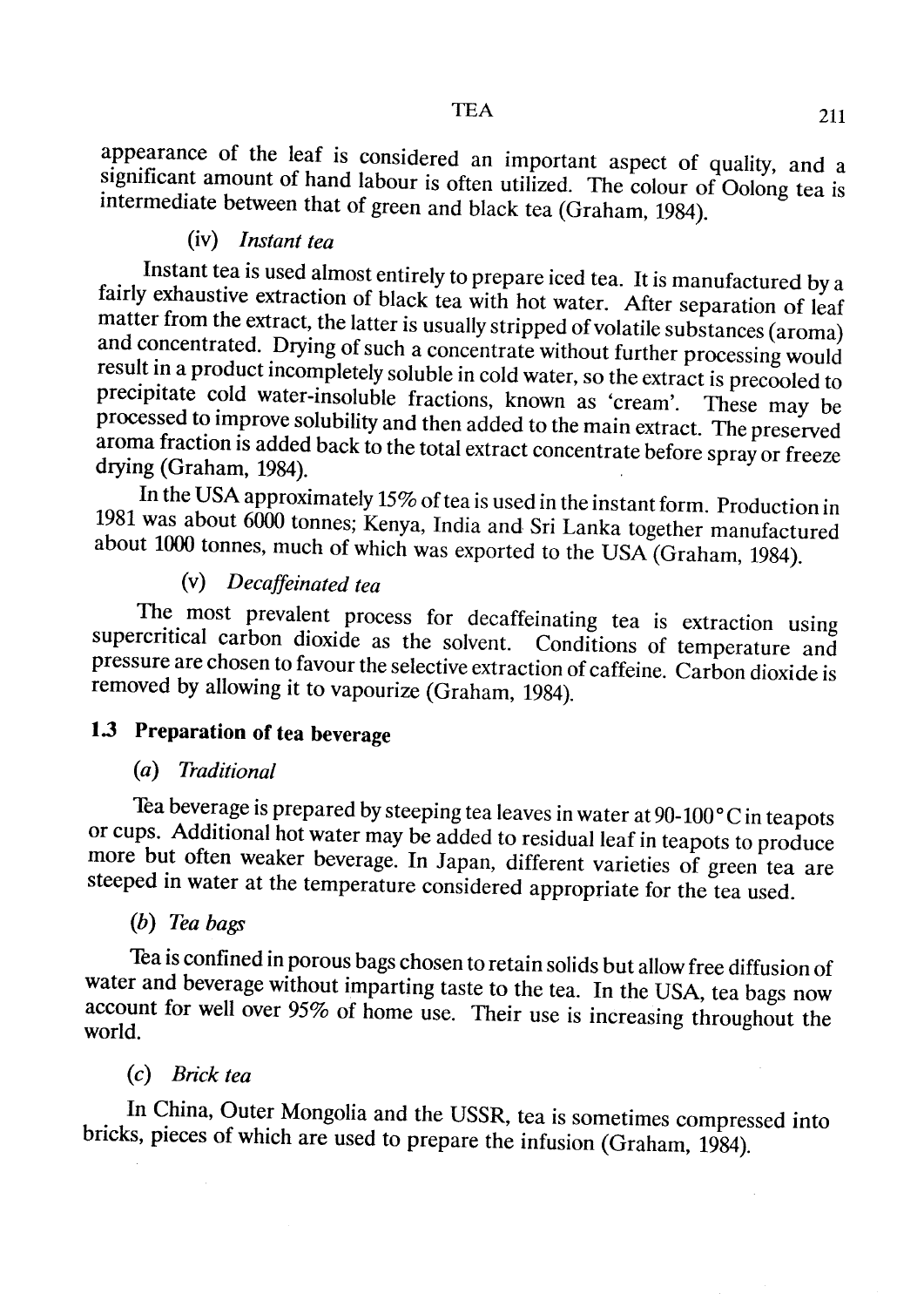## (d) lced tea

This beverage may be prepared by cooling traditionally brewed tea, but it is sometimes prepared by the prolonged (8-24 h) steeping of tea at room temperature or in chiled water. Cold water-soluble instant teas, which may be sweetened and flavoured, are also used. Instant tea products are usually used at levels of 0.6- 1.0 g of tea solids per 100 ml water. Iced tea beverage is also available in canned forme

 $(e)$  Tea-gruel

Tea leaves packed in a cotton pouch are boiled in water in an iron pan for several minutes. Washed or unwashed rice is then added and the mixture is reboiled. The product is usually eaten burning hot (Anon., 1974).

# 1.4 Production, trade and consumption

#### (a) Production

World production of manufactured tea in 1988 was nearly 2.5 milion tonnes (Table 2). Four of the top five producing areas are in Asia. Green tea comprises about 21% of the total (International Tea Committee, 1989).

| Continent or country     | 1983   | 1984   | 1985   | 1986   | 1987   | 1988   |
|--------------------------|--------|--------|--------|--------|--------|--------|
| Asia (including Oceania) | 1630.3 | 1748.0 | 1820.3 | 1817.0 | 1921.6 | 2026.5 |
| Africa                   | 224.9  | 236.1  | 271.8  | 260.3  | 263.9  | 282.3  |
| <b>USSR</b>              | 145.6  | 151.1  | 152.1  | 146.6  | 120.0  | 120.0  |
| South America            | 53.1   | 57.6   | 44.6   | 55.9   | 50.0   | 50.0   |
| <b>Total</b>             | 2054.0 | 2192.8 | 2288.8 | 2279.8 | 2355.5 | 2478.8 |
|                          |        |        |        |        |        |        |

Table 2. World tea production in 1983-88 (in thousand tonnes)<sup>a</sup>

**"From International Tea Committee (1989)** 

Eight countries account for 86% of world production (Table 3); six of these eight account for 95% of green tea production. Virtually all tea produced in Japan and about 60% of that produced in China is green tea. India is the largest tea producer, nearly all of which is black tea.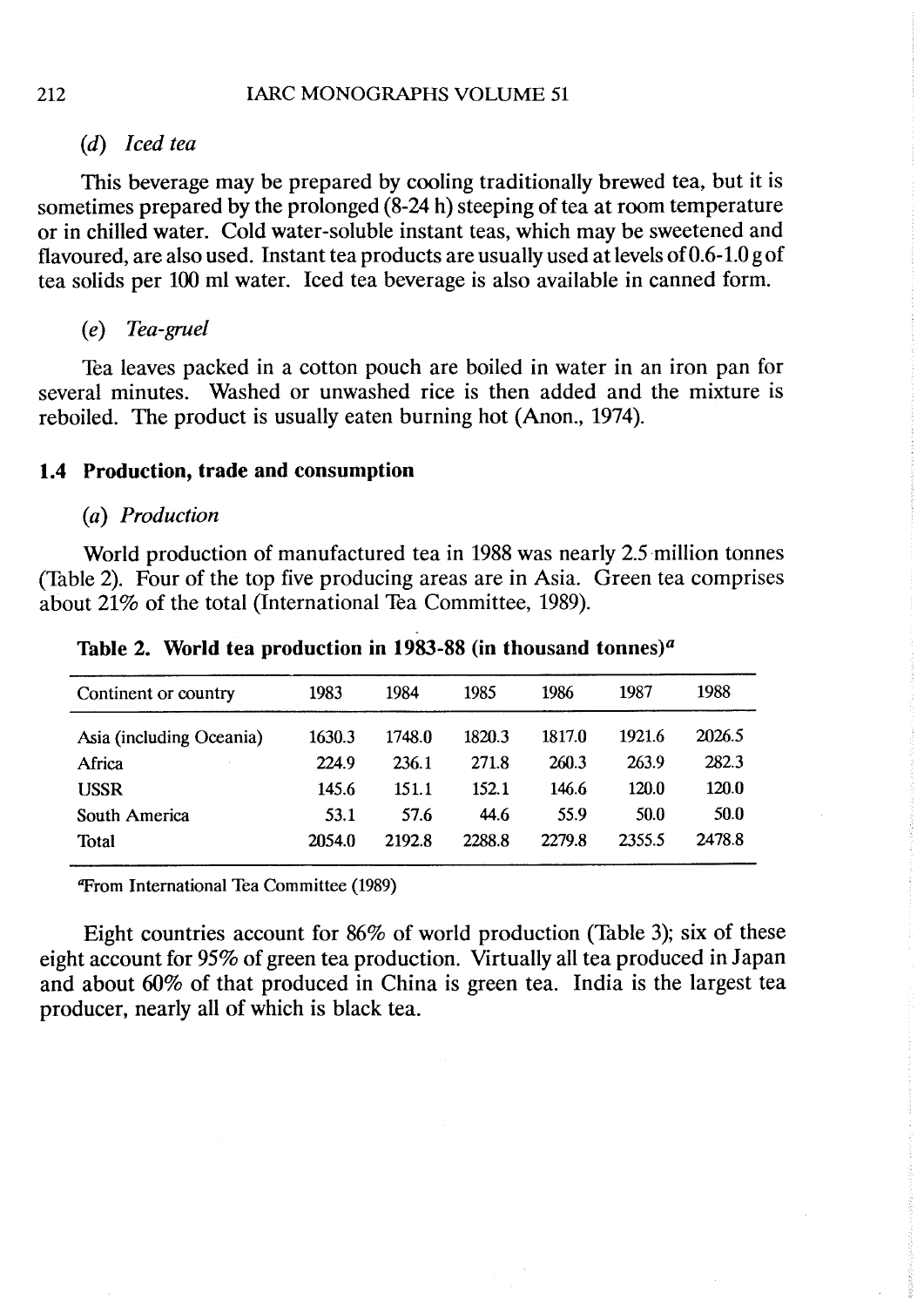| Country     | All tea | Green tea |  |
|-------------|---------|-----------|--|
| India       | 701.1   | 8.0       |  |
| China       | 545.4   | 338.5     |  |
| Sri Lanka   | 228.2   | 1.2       |  |
| Kenya       | 164.0   |           |  |
| Turkey      | 153.2   |           |  |
| Indonesia   | 135.6   | 30.0      |  |
| <b>USSR</b> | 120.0   | 24.0      |  |
| Japan       | 89.8    | 89.8      |  |
| Other       | 341.6   | 28.1      |  |
|             |         |           |  |

Table 3. Tea production by country in 1988 (in thousand tonnes) $a$ 

<sup>4</sup>From International Tea Committee (1989)

#### $(b)$  Exports

About 40% of total tea production is exported, and five countries account for over 80% of these exports (Table 4). Of the eight most important producing countries, China is the only significant exporter of green tea. In Japan, Turkey and the USSR, nearly all the production is consumed within the country.

| Country   | All tea | Green tea |
|-----------|---------|-----------|
| India     | 221.5   | 2.0       |
| Sri Lanka | 219.7   | 1.3       |
| China     | 198.3   | 78.6      |
| Kenya     | 138.2   |           |
| Indonesia | 92.7    | 0.1       |
| Other     | 183.1   | 12.5      |

## Table 4. Tea exports by country in 1988 (in thousand tonnes) $a$

a From International Tea Committee (1989)

#### (c) lmports

Total tea imports (adjusted for re-export) in 1988 were approximately 1030 thousand tonnes. The 15 leading importing countries in 1988 accounted for 80% of all imports. Imports over the last six years from these countries are shown in Table 5.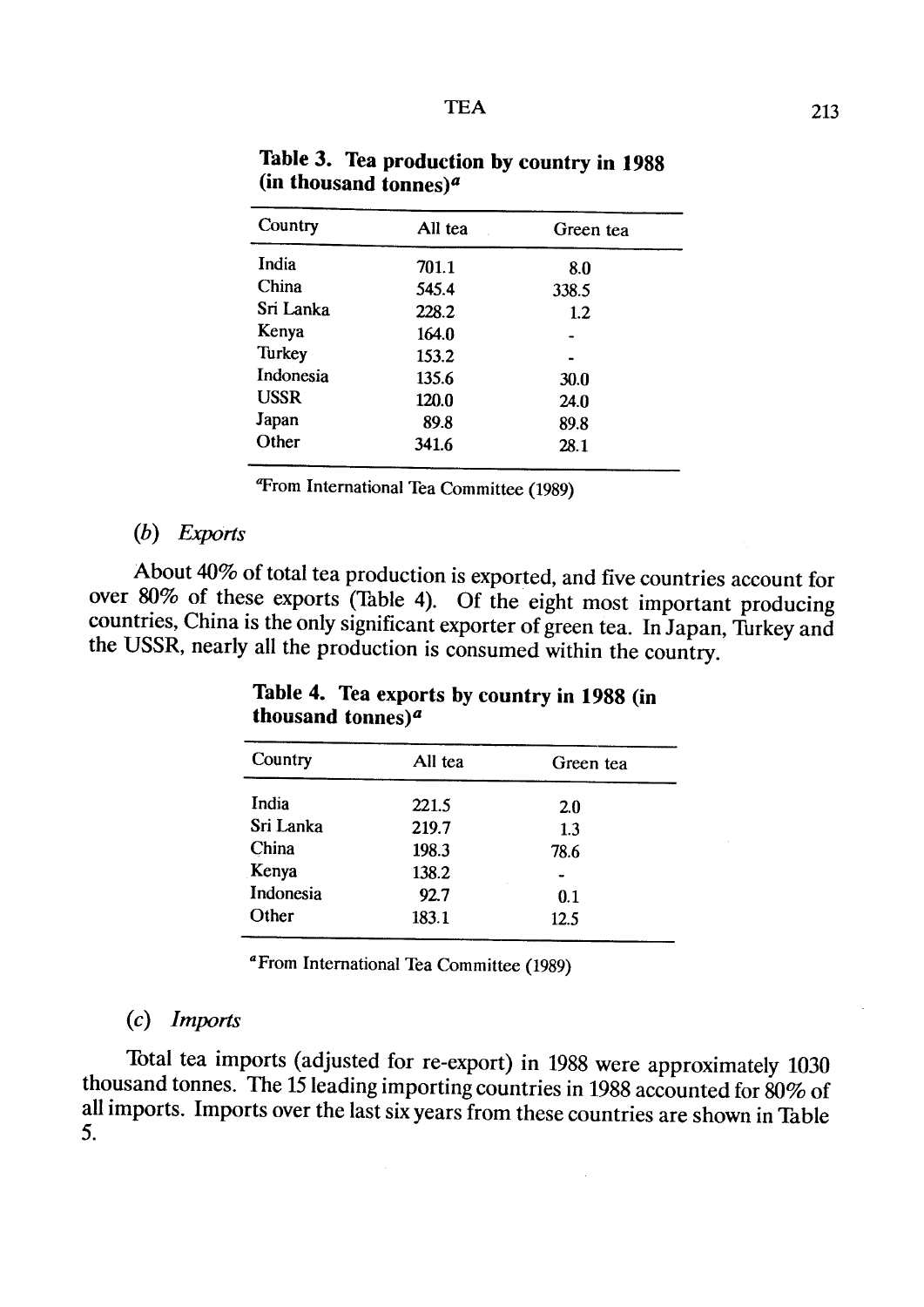| Country                      | 1983  | 1984  | 1985  | 1986  | 1987  | 1988  |
|------------------------------|-------|-------|-------|-------|-------|-------|
| UK                           | 155.2 | 184.2 | 155.4 | 171.1 | 142.6 | 162.7 |
| <b>USSR</b>                  | 55.8  | 70.0  | 95.8  | 109.9 | 134.8 | 140.0 |
| Pakistan                     | 86.7  | 85.7  | 89.1  | 84.8  | 90.1  | 85.5  |
| <b>USA</b>                   | 77.1  | 88.2  | 79.1  | 89.5  | 77.3  | 90.1  |
| Egypt                        | 65.5  | 75.0  | 76.2  | 72.9  | 64.9  | 76.4  |
| Iran                         | 27.4  | 29.1  | 32.6  | 25.5  | 28.4  | 40.3  |
| Iraq                         | 37.8  | 45.5  | 34.6  | 44.7  | 41.8  | 57.7  |
| Poland                       | 25.9  | 25.5  | 34.7  | 29.9  | 32.1  | 33.6  |
| Japan                        | 12.0  | 15.6  | 22.9  | 26.3  | 26.3  | 27.3  |
| Morocco                      | 16.6  | 22.6  | 22.3  | 20.4  | 23.4  | 30.0  |
| Saudi Arabia                 | 18.0  | 20.5  | 20.6  | 17.6  | 19.0  | 19.0  |
| Australia                    | 21.8  | 20.6  | 20.7  | 20.6  | 18.2  | 19.4  |
| Germany, Federal Republic of | 14.1  | 17.1  | 15.5  | 15.5  | 15.2  | 13.6  |
| Canada                       | 17.5  | 18.4  | 15.7  | 17.5  | 14.2  | 14.1  |
| Sudan                        | 12.9  | 10.7  | 14.0  | 11.1  | 13.0  | 13.0  |

Table 5. Tea imports for consumption by country in 1983-88 (in thousand tonnes) $a$ 

aFrom International Tea Committee (1989)

# (d) Consumption

Consumption data based on import, export and production statistics provide a sound estimate for economic purposes; however, determination of actual human consumption or ingestion must take into account the methods of beverage preparation and varying levels of extraction of tea leaves into finished beverages. In addition to the nature of the manufactured leaf, brewing variables, such as leaf to water ratio, temperature and time, all affect the amount of solid extracted.

The estimates of the International Tea Committee of actual consumption take into account imports, exports and, when possible, locally grown tea. Tables 6 and 7 show total and per-caput consumption, respectively.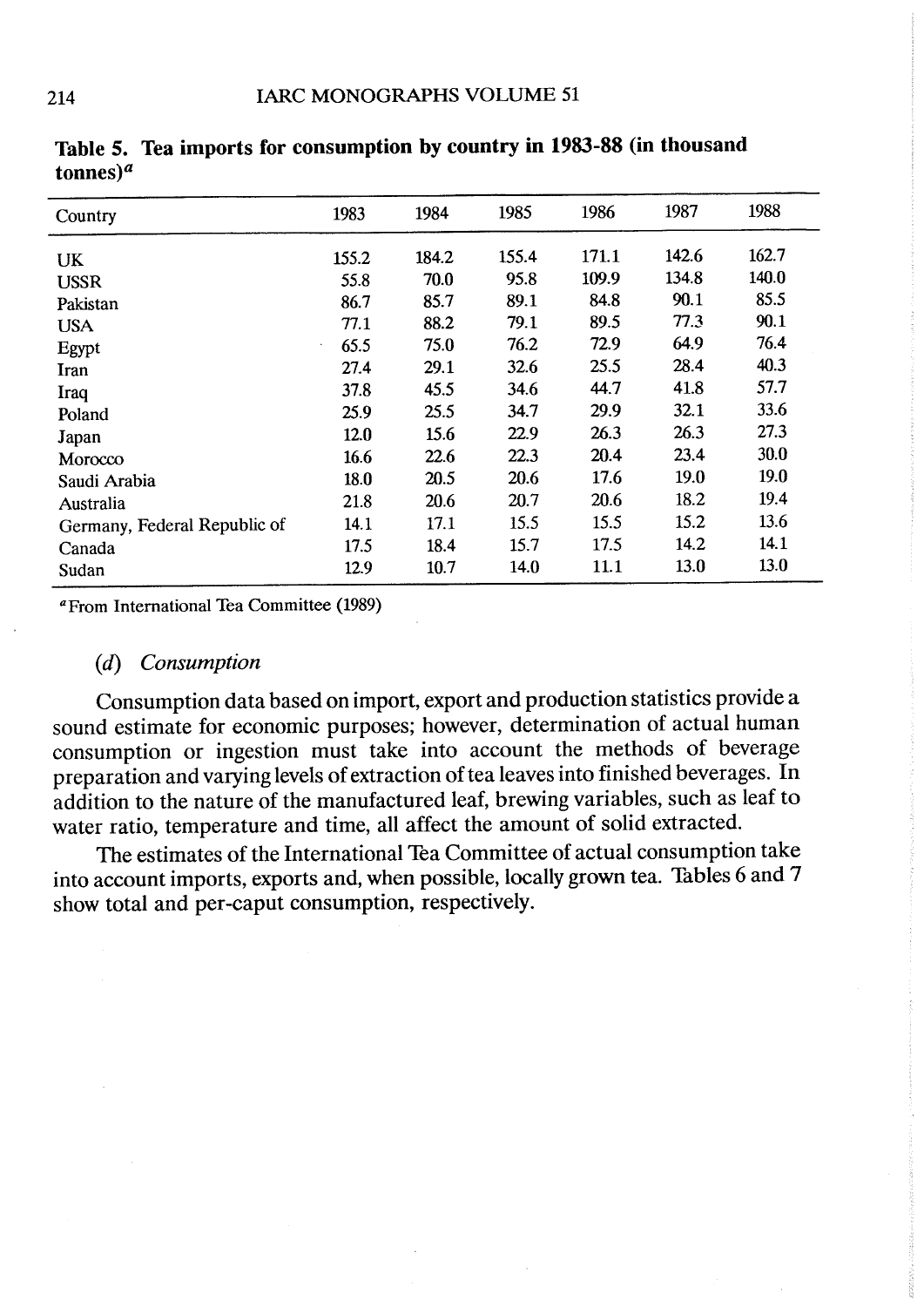| Country<br>Consumption |         | Country or region    |                    | Consumption |           |
|------------------------|---------|----------------------|--------------------|-------------|-----------|
|                        | 1984-86 | 1985-87              |                    | 1984-86     | 1985-87   |
| India                  | 415.10  | 430.00               | Ireland            | 10.77       | 10.95     |
| China                  |         | $\sim$ 350.00 (1988) | Netherlands        | 9.34        | 9.51      |
| <b>USSR</b>            | 236.35  | <b>NA</b>            | Hong Kong          | 9.22        | 9.14      |
| <b>UK</b>              | 166.97  | 160.03               | France             | 9.21        | 9.45      |
| Turkey                 | 130.81  | 139.42               | New Zealand        | 5.76        | 5.61      |
| Japan                  | 113.49  | 120.28               | Algeria            | 5.18        | 4.90      |
| Pakistan               | 86.56   | 88.02                | Kuwait             | 4.37        | 4.16      |
| <b>USA</b>             | 85.61   | 81.97                | Jordan             | 3.92        | 4.07      |
| Egypt                  | 74.70   | 73.03                | Tanzania, United   | 4.39        | 4.80      |
| Iran                   | 50.20   | <b>NA</b>            | Republic of        |             |           |
| Iraq                   | 43.20   | 41.40                | Italy              | 3.43        | 3.55      |
| Poland                 | 30.06   | 32.25                | Sweden             | 2.98        | 2.99      |
| Sri Lanka              | 22.70   | 23.00                | German Democratic  | 2.72        | 2.60      |
| Morocco                | 21.75   | 22.03                | Republic           |             |           |
| South Africa           | 20.96   | 20.23                | Denmark            | 2.36        | 2.30      |
| Australia              | 20.64   | 19.87                | Czechoslovakia     | 2.25        | 2.20      |
| Saudi Arabia           | 19.54   | 19.05                | Switzerland        | 1.89        | 1.80      |
| Canada                 | 17.22   | 15.79                | Belgium/Luxembourg | 1.36        | 1.34      |
| Kenya                  | 16.36   | 17.35                | Austria            | 1.23        | 1.15      |
| Germany, Federal       | 16.03   | 15.40                | Qatar              | 1.16        | 0.99      |
| Republic of            |         |                      | Norway             | 0.87        | 0.93      |
| Syria                  | 14.72   | 13.83                | Finland            | 0.85        | 0.94      |
| Tunisia                | 13.10   | 13.56                | Bahrain            | 0.64        | 0.62      |
| Sudan                  | 11.89   | 12.68                | Thailand           | 0.55        | 0.54      |
| Afghanistan            | 11.33   | <b>NA</b>            | Greece             | 0.30        | <b>NA</b> |
| Chile                  | 11.01   | 11.43                | Portugal           | 0.22        | <b>NA</b> |
|                        |         |                      | Spain              | 0.71        | <b>NA</b> |

Table 6. Total average tea consumption by country (in thousand tonnes)<sup>a</sup>

aFrom International Tea Committee (1989) NA, not available

 $\mathcal{A}^{\mathcal{A}}$